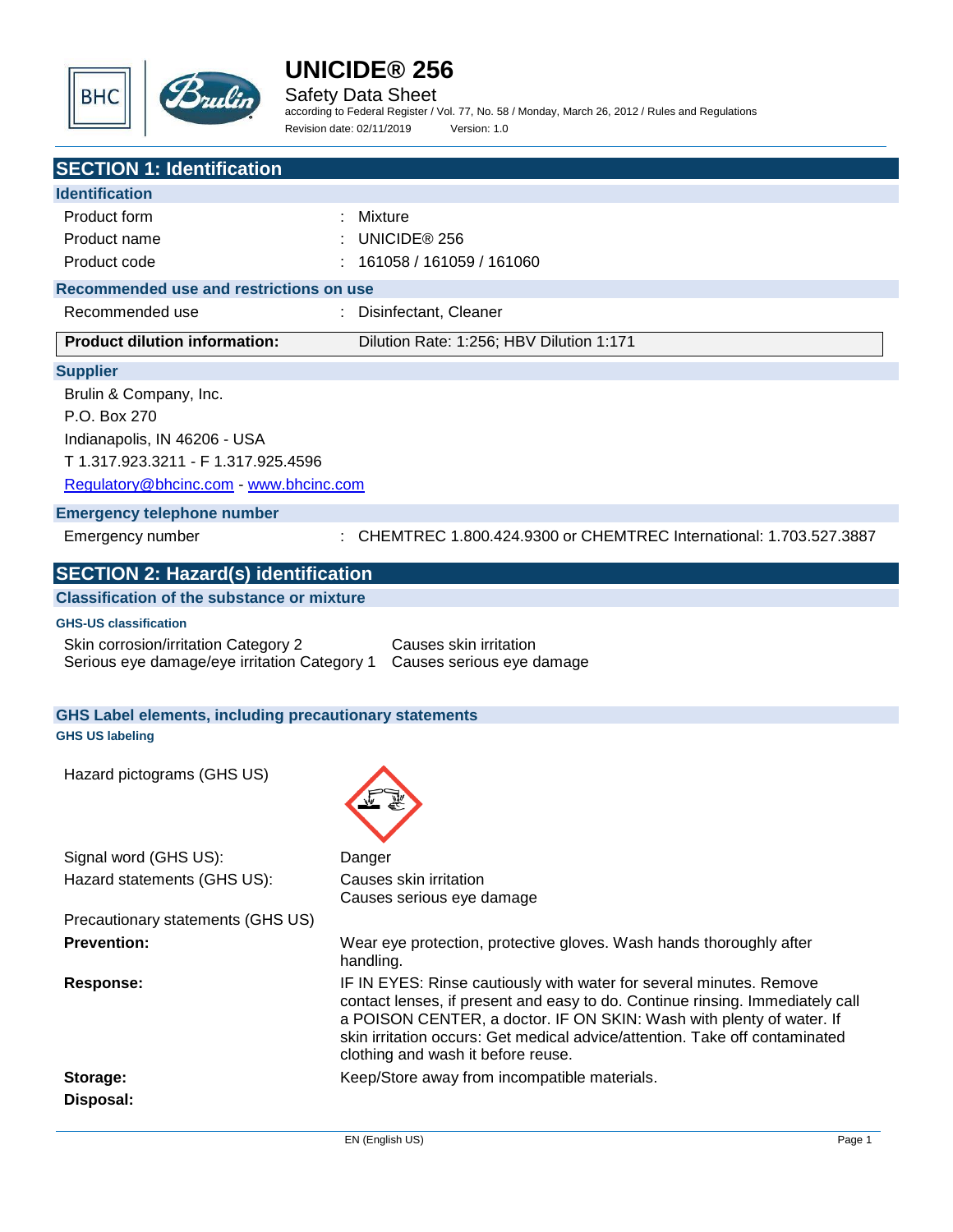### Safety Data Sheet

according to Federal Register / Vol. 77, No. 58 / Monday, March 26, 2012 / Rules and Regulations

|                                                         | Dispose of contents/container to hazardous or special waste collection<br>point, in accordance with local, regional, national and/or international<br>regulation |
|---------------------------------------------------------|------------------------------------------------------------------------------------------------------------------------------------------------------------------|
| <b>Product Use-Dilution</b>                             |                                                                                                                                                                  |
| Signal word (GHS US):                                   | <b>None</b>                                                                                                                                                      |
| Hazard statements (GHS US):                             | This product is not hazardous as defined by the OSHA Hazard                                                                                                      |
|                                                         | Communication Standard 29 CFR 1910.1200.                                                                                                                         |
| Precautionary statements (GHS US)                       |                                                                                                                                                                  |
| <b>Prevention:</b>                                      | Wash hands thoroughly after handling.                                                                                                                            |
| Other hazards which do not result in classification     |                                                                                                                                                                  |
| Other hazards not contributing to the<br>classification | : Keep out of the reach of children.                                                                                                                             |

#### **Unknown acute toxicity (GHS US)**

#### Not applicable

# **SECTION 3: Composition/Information on ingredients**

| <b>Name</b>                                      | <b>Product identifier</b> | Weight (%) |
|--------------------------------------------------|---------------------------|------------|
| Citric Acid                                      | (CAS-No.) 77-92-9         | $5 - 10$   |
| Alkyl (C 12-16) Dimethylbenzyl Ammonium Chloride | (CAS-No.) 68424-85-1      | $5 - 10$   |
| Non-Ionic Surfactant*                            | (CAS-No.) Proprietary     | $1 - 5$    |
| 1-Decanaminium, N,N-dimethyl-N-octyl-, chloride  | (CAS-No.) 32426-11-2      | $1 - 5$    |
| Didecyldimethylammonium chloride                 | (CAS-No.) 7173-51-5       | $1 - 5$    |
| Dioctyl Dimethyl Ammonium Chloride               | (CAS-No.) 5538-94-3       | $1 - 5$    |
| Ethyl Hydroxide                                  | (CAS-No.) 64-17-5         | $1 - 5$    |

**\*Chemical name, CAS number and/or exact concentration have been withheld as a trade secret**

Comments : Proprietary surfactants do not contain any APE's.

## **Product Use-Dilution**

This product is not considered to be hazardous

# **SECTION 4: First-aid measures**

**Description of first aid measures**

| First-aid measures after inhalation   | : Remove person to fresh air and keep comfortable for breathing.                                                                                                                                  |
|---------------------------------------|---------------------------------------------------------------------------------------------------------------------------------------------------------------------------------------------------|
| First-aid measures after skin contact | : Wash skin with plenty of water. Take off contaminated clothing. If skin<br>irritation occurs: Get medical advice/attention.                                                                     |
| First-aid measures after eye contact  | : Rinse eyes with water as a precaution. Rinse cautiously with water for<br>several minutes. Remove contact lenses, if present and easy to do.<br>Continue rinsing. Call a physician immediately. |
| First-aid measures after ingestion    | : Call a poison center/doctor/physician if you feel unwell.                                                                                                                                       |
|                                       |                                                                                                                                                                                                   |
| <b>Product Use-Dilution</b>           |                                                                                                                                                                                                   |
| First-aid measures after inhalation   | : Remove person to fresh air and keep comfortable for breathing.                                                                                                                                  |
| First-aid measures after skin contact | : Wash skin with plenty of water.                                                                                                                                                                 |
| First-aid measures after eye contact  | : Rinse eyes with water as a precaution.                                                                                                                                                          |
| First-aid measures after ingestion    | : Call a poison center/doctor/physician if you feel unwell.                                                                                                                                       |

#### **Most important symptoms and effects (acute and delayed)**

| Symptoms/effects after skin contact | Causes skin irritation. Irritation (itching, redness, blistering).                          |
|-------------------------------------|---------------------------------------------------------------------------------------------|
| Symptoms/effects after eye contact  | : Permanent eye damage including blindness could result. Risk of serious<br>damage to eyes. |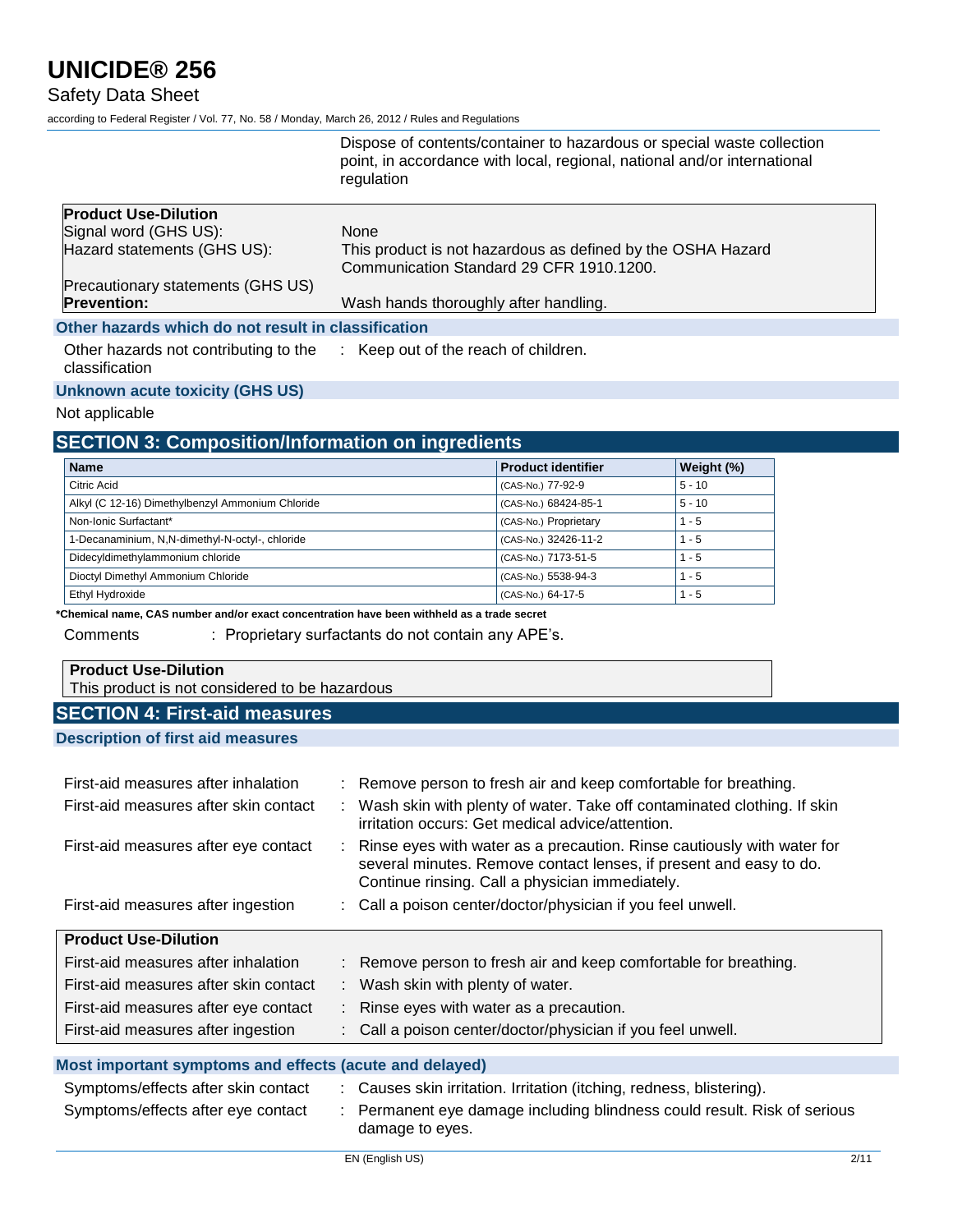Safety Data Sheet

according to Federal Register / Vol. 77, No. 58 / Monday, March 26, 2012 / Rules and Regulations

| Treat symptomatically.<br><b>SECTION 5: Fire-fighting measures</b><br>Suitable (and unsuitable) extinguishing media<br>Suitable extinguishing media<br>: Water spray. Dry powder. Foam. Carbon dioxide.<br>Specific hazards arising from the chemical<br>Reactivity<br>The product is non-reactive under normal conditions of use, storage and<br>transport.<br>Special protective equipment and precautions for fire-fighters<br>Protection during firefighting<br>Do not attempt to take action without suitable protective equipment. Self-<br>contained breathing apparatus. Complete protective clothing.<br><b>SECTION 6: Accidental release measures</b><br>Personal precautions, protective equipment and emergency procedures<br>For non-emergency personnel<br><b>Emergency procedures</b><br>Ventilate spillage area. Avoid contact with skin and eyes.<br>For emergency responders<br>Do not attempt to take action without suitable protective equipment. For<br>Protective equipment<br>further information refer to section 8: "Exposure controls/personal<br>protection".<br><b>Environmental precautions</b><br>Avoid release to the environment. Do not allow product to spread into the environment. Do not allow to enter drains or<br>water courses.<br>Methods and material for containment and cleaning up<br>For containment<br>Collect spillage.<br>Methods for cleaning up<br>Take up liquid spill into absorbent material.<br>Other information<br>Dispose of materials or solid residues at an authorized site.<br><b>Product Use-Dilution</b><br>: Take up liquid spill into absorbent material.<br>Methods for cleaning up<br><b>Reference to other sections</b><br>For further information refer to section 13.<br><b>SECTION 7: Handling and storage</b> |
|------------------------------------------------------------------------------------------------------------------------------------------------------------------------------------------------------------------------------------------------------------------------------------------------------------------------------------------------------------------------------------------------------------------------------------------------------------------------------------------------------------------------------------------------------------------------------------------------------------------------------------------------------------------------------------------------------------------------------------------------------------------------------------------------------------------------------------------------------------------------------------------------------------------------------------------------------------------------------------------------------------------------------------------------------------------------------------------------------------------------------------------------------------------------------------------------------------------------------------------------------------------------------------------------------------------------------------------------------------------------------------------------------------------------------------------------------------------------------------------------------------------------------------------------------------------------------------------------------------------------------------------------------------------------------------------------------------------------------------------------------------------------------------------|
|                                                                                                                                                                                                                                                                                                                                                                                                                                                                                                                                                                                                                                                                                                                                                                                                                                                                                                                                                                                                                                                                                                                                                                                                                                                                                                                                                                                                                                                                                                                                                                                                                                                                                                                                                                                          |
|                                                                                                                                                                                                                                                                                                                                                                                                                                                                                                                                                                                                                                                                                                                                                                                                                                                                                                                                                                                                                                                                                                                                                                                                                                                                                                                                                                                                                                                                                                                                                                                                                                                                                                                                                                                          |
|                                                                                                                                                                                                                                                                                                                                                                                                                                                                                                                                                                                                                                                                                                                                                                                                                                                                                                                                                                                                                                                                                                                                                                                                                                                                                                                                                                                                                                                                                                                                                                                                                                                                                                                                                                                          |
|                                                                                                                                                                                                                                                                                                                                                                                                                                                                                                                                                                                                                                                                                                                                                                                                                                                                                                                                                                                                                                                                                                                                                                                                                                                                                                                                                                                                                                                                                                                                                                                                                                                                                                                                                                                          |
|                                                                                                                                                                                                                                                                                                                                                                                                                                                                                                                                                                                                                                                                                                                                                                                                                                                                                                                                                                                                                                                                                                                                                                                                                                                                                                                                                                                                                                                                                                                                                                                                                                                                                                                                                                                          |
|                                                                                                                                                                                                                                                                                                                                                                                                                                                                                                                                                                                                                                                                                                                                                                                                                                                                                                                                                                                                                                                                                                                                                                                                                                                                                                                                                                                                                                                                                                                                                                                                                                                                                                                                                                                          |
|                                                                                                                                                                                                                                                                                                                                                                                                                                                                                                                                                                                                                                                                                                                                                                                                                                                                                                                                                                                                                                                                                                                                                                                                                                                                                                                                                                                                                                                                                                                                                                                                                                                                                                                                                                                          |
|                                                                                                                                                                                                                                                                                                                                                                                                                                                                                                                                                                                                                                                                                                                                                                                                                                                                                                                                                                                                                                                                                                                                                                                                                                                                                                                                                                                                                                                                                                                                                                                                                                                                                                                                                                                          |
|                                                                                                                                                                                                                                                                                                                                                                                                                                                                                                                                                                                                                                                                                                                                                                                                                                                                                                                                                                                                                                                                                                                                                                                                                                                                                                                                                                                                                                                                                                                                                                                                                                                                                                                                                                                          |
|                                                                                                                                                                                                                                                                                                                                                                                                                                                                                                                                                                                                                                                                                                                                                                                                                                                                                                                                                                                                                                                                                                                                                                                                                                                                                                                                                                                                                                                                                                                                                                                                                                                                                                                                                                                          |
|                                                                                                                                                                                                                                                                                                                                                                                                                                                                                                                                                                                                                                                                                                                                                                                                                                                                                                                                                                                                                                                                                                                                                                                                                                                                                                                                                                                                                                                                                                                                                                                                                                                                                                                                                                                          |
|                                                                                                                                                                                                                                                                                                                                                                                                                                                                                                                                                                                                                                                                                                                                                                                                                                                                                                                                                                                                                                                                                                                                                                                                                                                                                                                                                                                                                                                                                                                                                                                                                                                                                                                                                                                          |
|                                                                                                                                                                                                                                                                                                                                                                                                                                                                                                                                                                                                                                                                                                                                                                                                                                                                                                                                                                                                                                                                                                                                                                                                                                                                                                                                                                                                                                                                                                                                                                                                                                                                                                                                                                                          |
|                                                                                                                                                                                                                                                                                                                                                                                                                                                                                                                                                                                                                                                                                                                                                                                                                                                                                                                                                                                                                                                                                                                                                                                                                                                                                                                                                                                                                                                                                                                                                                                                                                                                                                                                                                                          |
|                                                                                                                                                                                                                                                                                                                                                                                                                                                                                                                                                                                                                                                                                                                                                                                                                                                                                                                                                                                                                                                                                                                                                                                                                                                                                                                                                                                                                                                                                                                                                                                                                                                                                                                                                                                          |
|                                                                                                                                                                                                                                                                                                                                                                                                                                                                                                                                                                                                                                                                                                                                                                                                                                                                                                                                                                                                                                                                                                                                                                                                                                                                                                                                                                                                                                                                                                                                                                                                                                                                                                                                                                                          |
|                                                                                                                                                                                                                                                                                                                                                                                                                                                                                                                                                                                                                                                                                                                                                                                                                                                                                                                                                                                                                                                                                                                                                                                                                                                                                                                                                                                                                                                                                                                                                                                                                                                                                                                                                                                          |
|                                                                                                                                                                                                                                                                                                                                                                                                                                                                                                                                                                                                                                                                                                                                                                                                                                                                                                                                                                                                                                                                                                                                                                                                                                                                                                                                                                                                                                                                                                                                                                                                                                                                                                                                                                                          |
|                                                                                                                                                                                                                                                                                                                                                                                                                                                                                                                                                                                                                                                                                                                                                                                                                                                                                                                                                                                                                                                                                                                                                                                                                                                                                                                                                                                                                                                                                                                                                                                                                                                                                                                                                                                          |
|                                                                                                                                                                                                                                                                                                                                                                                                                                                                                                                                                                                                                                                                                                                                                                                                                                                                                                                                                                                                                                                                                                                                                                                                                                                                                                                                                                                                                                                                                                                                                                                                                                                                                                                                                                                          |
|                                                                                                                                                                                                                                                                                                                                                                                                                                                                                                                                                                                                                                                                                                                                                                                                                                                                                                                                                                                                                                                                                                                                                                                                                                                                                                                                                                                                                                                                                                                                                                                                                                                                                                                                                                                          |
|                                                                                                                                                                                                                                                                                                                                                                                                                                                                                                                                                                                                                                                                                                                                                                                                                                                                                                                                                                                                                                                                                                                                                                                                                                                                                                                                                                                                                                                                                                                                                                                                                                                                                                                                                                                          |
|                                                                                                                                                                                                                                                                                                                                                                                                                                                                                                                                                                                                                                                                                                                                                                                                                                                                                                                                                                                                                                                                                                                                                                                                                                                                                                                                                                                                                                                                                                                                                                                                                                                                                                                                                                                          |
|                                                                                                                                                                                                                                                                                                                                                                                                                                                                                                                                                                                                                                                                                                                                                                                                                                                                                                                                                                                                                                                                                                                                                                                                                                                                                                                                                                                                                                                                                                                                                                                                                                                                                                                                                                                          |
|                                                                                                                                                                                                                                                                                                                                                                                                                                                                                                                                                                                                                                                                                                                                                                                                                                                                                                                                                                                                                                                                                                                                                                                                                                                                                                                                                                                                                                                                                                                                                                                                                                                                                                                                                                                          |
| <b>Precautions for safe handling</b>                                                                                                                                                                                                                                                                                                                                                                                                                                                                                                                                                                                                                                                                                                                                                                                                                                                                                                                                                                                                                                                                                                                                                                                                                                                                                                                                                                                                                                                                                                                                                                                                                                                                                                                                                     |
| Precautions for safe handling<br>Ensure good ventilation of the work station. Avoid contact with skin, eyes                                                                                                                                                                                                                                                                                                                                                                                                                                                                                                                                                                                                                                                                                                                                                                                                                                                                                                                                                                                                                                                                                                                                                                                                                                                                                                                                                                                                                                                                                                                                                                                                                                                                              |
| and clothing. Do not mix with other chemicals. Contaminated work clothing<br>should not be allowed out of the workplace. Wear personal protective<br>equipment.                                                                                                                                                                                                                                                                                                                                                                                                                                                                                                                                                                                                                                                                                                                                                                                                                                                                                                                                                                                                                                                                                                                                                                                                                                                                                                                                                                                                                                                                                                                                                                                                                          |
| Wash contaminated clothing before reuse. Do not eat, drink or smoke when<br>Hygiene measures<br>using this product. Always wash hands after handling the product.                                                                                                                                                                                                                                                                                                                                                                                                                                                                                                                                                                                                                                                                                                                                                                                                                                                                                                                                                                                                                                                                                                                                                                                                                                                                                                                                                                                                                                                                                                                                                                                                                        |
| <b>Product Use-Dilution</b>                                                                                                                                                                                                                                                                                                                                                                                                                                                                                                                                                                                                                                                                                                                                                                                                                                                                                                                                                                                                                                                                                                                                                                                                                                                                                                                                                                                                                                                                                                                                                                                                                                                                                                                                                              |
| Precautions for safe handling<br>Ensure good ventilation of the work station. Wear personal protective<br>equipment.                                                                                                                                                                                                                                                                                                                                                                                                                                                                                                                                                                                                                                                                                                                                                                                                                                                                                                                                                                                                                                                                                                                                                                                                                                                                                                                                                                                                                                                                                                                                                                                                                                                                     |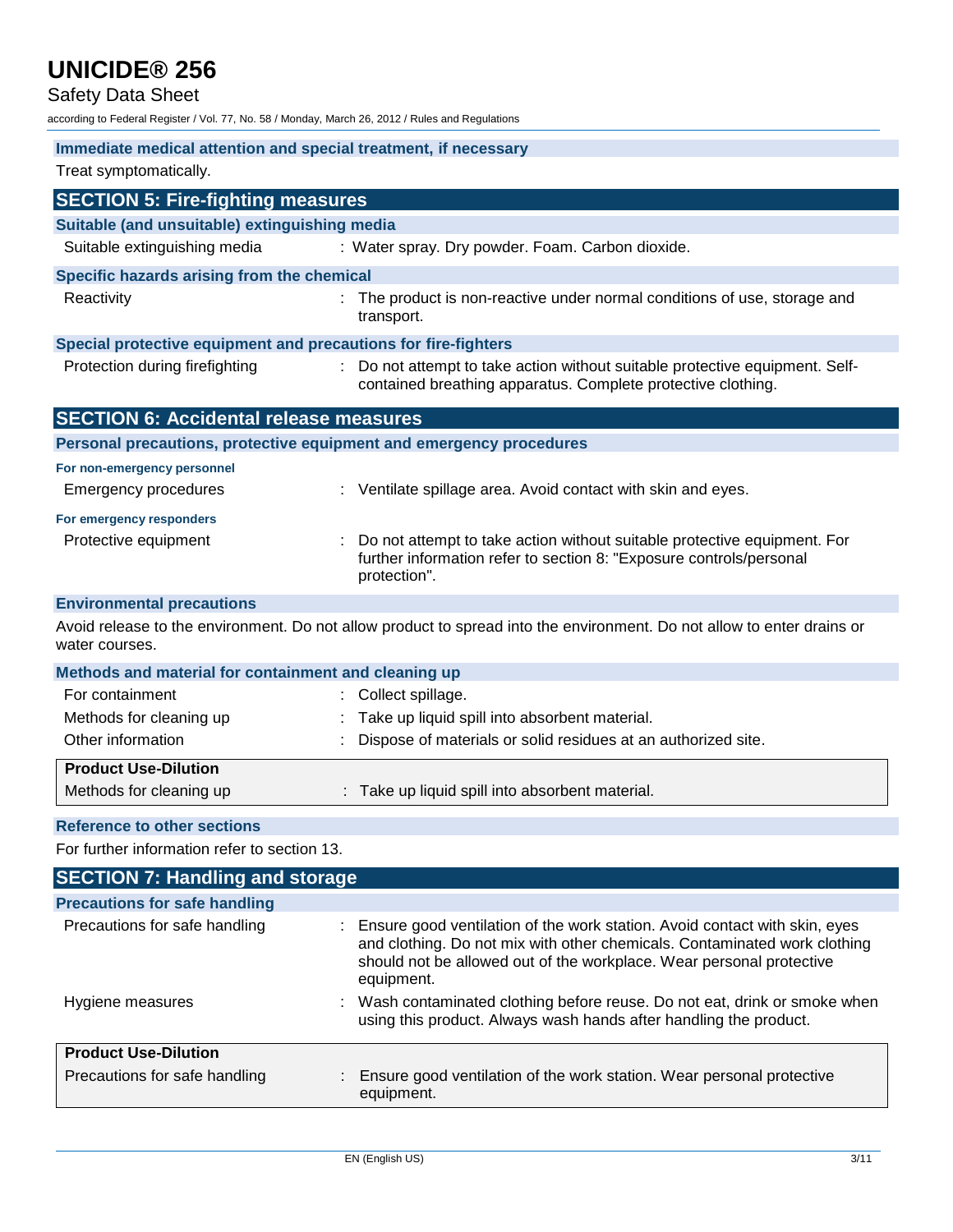### Safety Data Sheet

according to Federal Register / Vol. 77, No. 58 / Monday, March 26, 2012 / Rules and Regulations

#### **Conditions for safe storage, including any incompatibilities**

Storage conditions : Keep out of the reach of children. Store, if possible, in a cool, well ventilated place away from incompatible materials.

### **SECTION 8: Exposure controls/personal protection**

| <b>Control parameters</b>                                     |                                     |                                                                                                      |  |  |  |  |  |  |
|---------------------------------------------------------------|-------------------------------------|------------------------------------------------------------------------------------------------------|--|--|--|--|--|--|
| <b>Citric Acid (77-92-9)</b>                                  |                                     |                                                                                                      |  |  |  |  |  |  |
| Not applicable                                                |                                     |                                                                                                      |  |  |  |  |  |  |
| Alkyl (C 12-16) Dimethylbenzyl Ammonium Chloride (68424-85-1) |                                     |                                                                                                      |  |  |  |  |  |  |
| Not applicable                                                |                                     |                                                                                                      |  |  |  |  |  |  |
| Non-Ionic Surfactant*                                         |                                     |                                                                                                      |  |  |  |  |  |  |
| Not applicable                                                |                                     |                                                                                                      |  |  |  |  |  |  |
| 1-Decanaminium, N,N-dimethyl-N-octyl-, chloride (32426-11-2)  |                                     |                                                                                                      |  |  |  |  |  |  |
| Not applicable                                                |                                     |                                                                                                      |  |  |  |  |  |  |
| Didecyldimethylammonium chloride (7173-51-5)                  |                                     |                                                                                                      |  |  |  |  |  |  |
| Not applicable                                                |                                     |                                                                                                      |  |  |  |  |  |  |
| Dioctyl Dimethyl Ammonium Chloride (5538-94-3)                |                                     |                                                                                                      |  |  |  |  |  |  |
| Not applicable                                                |                                     |                                                                                                      |  |  |  |  |  |  |
| Ethyl Hydroxide (64-17-5)                                     |                                     |                                                                                                      |  |  |  |  |  |  |
| <b>ACGIH</b>                                                  | Local name                          | Ethyl Hydroxide                                                                                      |  |  |  |  |  |  |
| <b>ACGIH</b>                                                  | ACGIH STEL (ppm)                    | 1000 ppm                                                                                             |  |  |  |  |  |  |
| <b>ACGIH</b>                                                  | Remark (ACGIH)                      | TLV® Basis: URT irr. Notations: A3 (Confirmed Animal<br>Carcinogen with Unknown Relevance to Humans) |  |  |  |  |  |  |
| <b>ACGIH</b>                                                  | Regulatory reference                | ACGIH 2018                                                                                           |  |  |  |  |  |  |
| <b>OSHA</b>                                                   | OSHA PEL (TWA) (mg/m <sup>3</sup> ) | 1900 mg/m <sup>3</sup>                                                                               |  |  |  |  |  |  |
| <b>OSHA</b>                                                   | OSHA PEL (TWA) (ppm)                | 1000 ppm                                                                                             |  |  |  |  |  |  |
| <b>OSHA</b>                                                   | Regulatory reference (US-OSHA)      | <b>OSHA Annotated Table Z-1</b>                                                                      |  |  |  |  |  |  |

| <b>Appropriate engineering controls</b> |                                                                                                                                                 |
|-----------------------------------------|-------------------------------------------------------------------------------------------------------------------------------------------------|
| Appropriate engineering controls        | Eyewash station. Ensure good ventilation of the work station.                                                                                   |
| Environmental exposure controls         | Do not exceed the occupational exposure limits (OEL). Do not allow<br>product to spread into the environment. Avoid release to the environment. |

**Individual protection measures/Personal protective equipment**

#### **Hand protection:**

Protective gloves

#### **Eye protection:**

Safety glasses

#### **Skin and body protection:**

Wear suitable protective clothing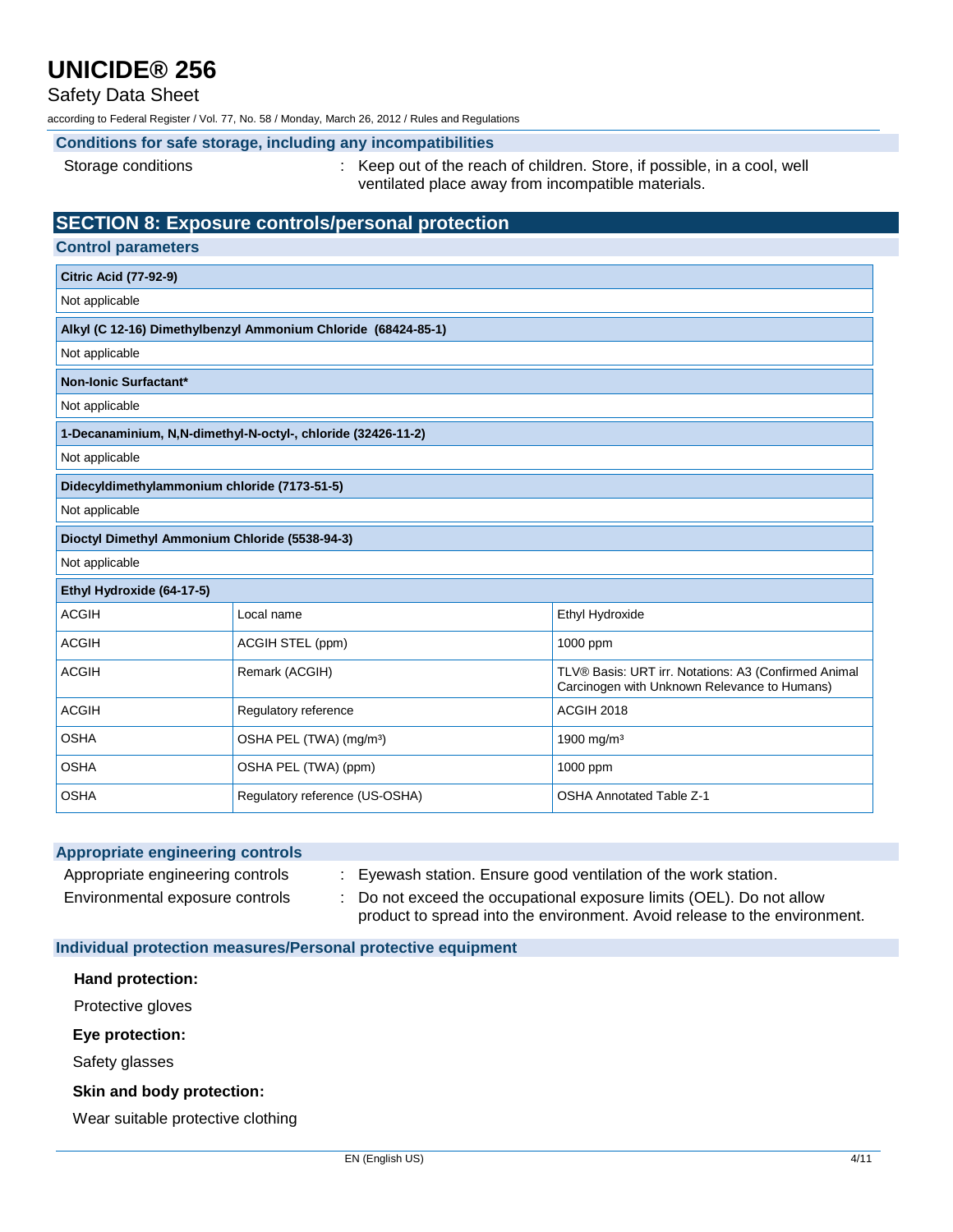### Safety Data Sheet

according to Federal Register / Vol. 77, No. 58 / Monday, March 26, 2012 / Rules and Regulations

#### **Respiratory protection:**

No respiratory protection needed under normal use conditions. In case of insufficient ventilation, wear suitable respiratory equipment.

| <b>Product Use-Dilution</b>   |                                                                                                                      |
|-------------------------------|----------------------------------------------------------------------------------------------------------------------|
| <b>Hand protection</b>        | None under normal conditions. In case of repeated or prolonged exposure<br>$\sim$<br>wear protective gloves          |
| Eye protection                | : None under normal conditions. If a risk assessment indicates this is<br>necessary, safety glasses are recommended. |
| Skin and body protection      | : Wear suitable protective clothing                                                                                  |
| <b>Respiratory protection</b> | : No respiratory protection needed under normal use conditions                                                       |

## **SECTION 9: Physical and chemical properties**

#### **Information on basic physical and chemical properties**

| Physical state                                   | Liquid                                                          |
|--------------------------------------------------|-----------------------------------------------------------------|
| Appearance                                       | clear.                                                          |
| Color                                            | Green - OR - Colorless to pink                                  |
| Odor                                             | mild characteristic - OR - Light Sassafras - OR - Floral Spring |
| Odor threshold                                   | No data available                                               |
| pH                                               | 1.3                                                             |
| Melting point                                    | 32 °F                                                           |
| Freezing point                                   | 32 °F                                                           |
| Boiling point                                    | $>= 212 °F$                                                     |
| Flash point                                      | Does Not Flash                                                  |
| Relative evaporation rate (butyl<br>$acetate=1)$ | No data available                                               |
| Flammability (solid, gas)                        | Not applicable.                                                 |
| Vapor pressure                                   | No data available                                               |
| Relative vapor density at 20 °C                  | No data available                                               |
| Relative density                                 | No data available                                               |
| Specific gravity / density                       | 1.02                                                            |
| Solubility                                       | Water: 100 %                                                    |
| Log Pow                                          | No data available                                               |
| Auto-ignition temperature                        | No data available                                               |
| Decomposition temperature                        | No data available                                               |
| Viscosity, kinematic                             | No data available                                               |
| Viscosity, dynamic                               | No data available                                               |
| <b>Explosion limits</b>                          | No data available                                               |
| <b>Explosive properties</b>                      | No data available                                               |
| Oxidizing properties                             | No data available                                               |
| VOC content                                      | 2.1 % Less Exempts and Water                                    |
| <b>Product Use-Dilution</b>                      |                                                                 |
| <b>Physical state</b>                            | Liquid                                                          |
| Color (SDS US)                                   | Green - OR - Colorless to pink                                  |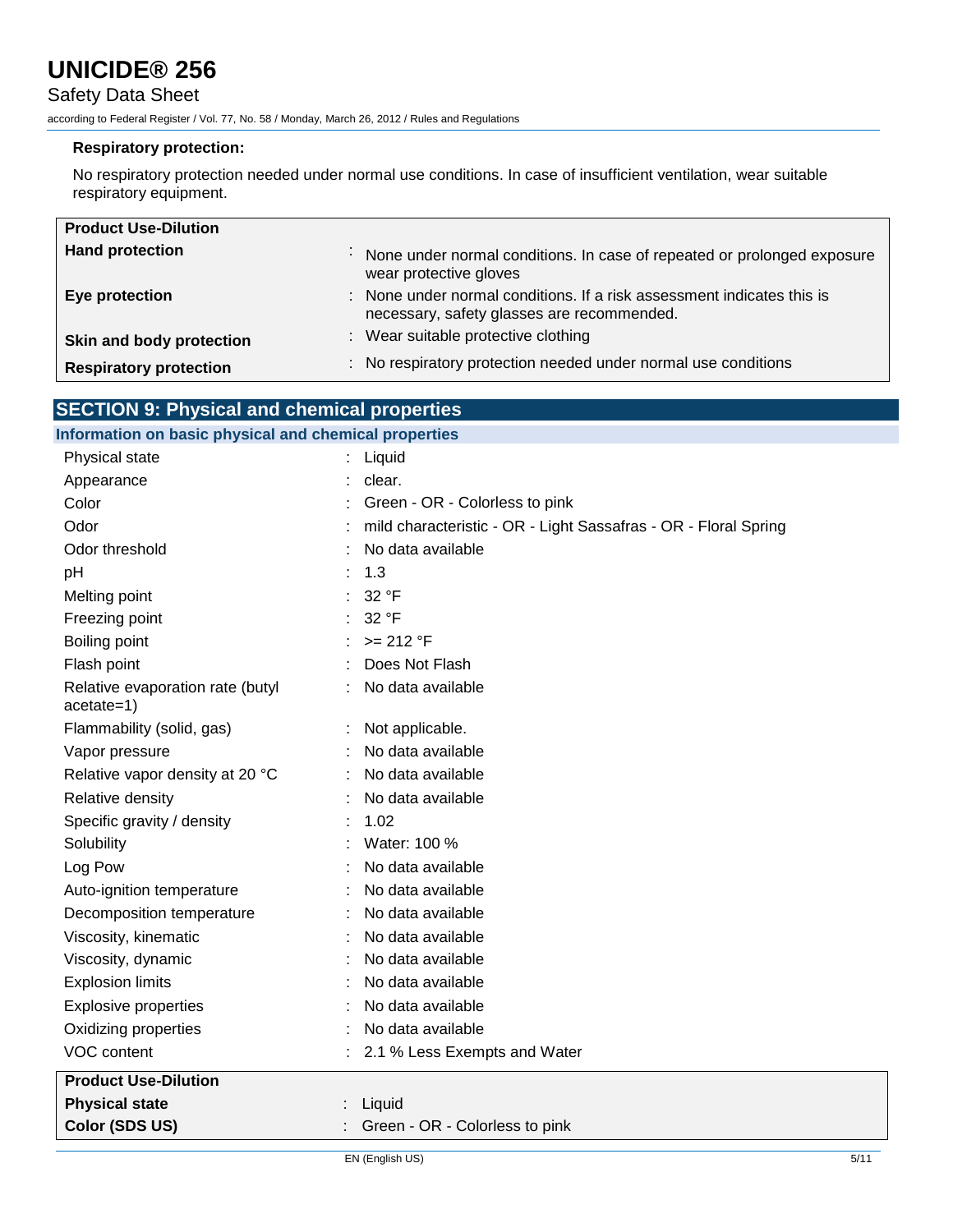### Safety Data Sheet

according to Federal Register / Vol. 77, No. 58 / Monday, March 26, 2012 / Rules and Regulations

| Odor (SDS US)      | : mild characteristic - OR - Light Sassafras - OR - Floral Spring |
|--------------------|-------------------------------------------------------------------|
| ∣ pH               | $\therefore$ 4.2                                                  |
| <b>Flash point</b> | : Does Not Flash                                                  |
| <b>VOC content</b> | 0.01 % Less Exempts and Water                                     |

### **SECTION 10: Stability and reactivity**

#### **Reactivity**

The product is non-reactive under normal conditions of use, storage and transport.

#### **Chemical stability**

Stable under normal conditions.

#### **Possibility of hazardous reactions**

No dangerous reactions known under normal conditions of use.

#### **Conditions to avoid**

Incompatible materials. Do not mix with other chemicals. Reacts violently with: Alkalines.

#### **Incompatible materials**

Strong acid. Reacts violently with bases. Reacts with: Reducing agent.

#### **Hazardous decomposition products**

Under normal conditions of storage and use, hazardous decomposition products should not be produced.

## **SECTION 11: Toxicological information 11.1. Information on toxicological effects** Acute toxicity (oral) The contract of the classified. Acute toxicity (dermal) : Not classified. Acute toxicity (inhalation) : Not classified. ATE US (oral) 5890 mg/kg body weight ATE US (dermal)  $\vert$  >2,000 mg/kg body weight ATE US (vapors)  $\vert$  >20 mg/l/4h Skin corrosion/irritation : 4.496 Primary Skin: Draize, moderately irritating Species: Rabbit pH: 1.3 Serious eye damage/irritation : 33 Primary Eye Irritation: Draize, moderately irritating Species: Rabbit pH: 1.3 Respiratory or skin sensitization : Not classified Germ cell mutagenicity : Not classified Carcinogenicity : Not classified **Product Use-Dilution** ATE US (oral)  $>$  5000 mg/kg ATE US (dermal) > 5000 mg/kg ATE US (vapors)  $\vert$  >25 mg/l/4h

| Specific target organ toxicity -<br>repeated exposure | : Not classified |
|-------------------------------------------------------|------------------|
| Specific target organ toxicity – single<br>exposure   | : Not classified |
| Reproductive toxicity                                 | : Not classified |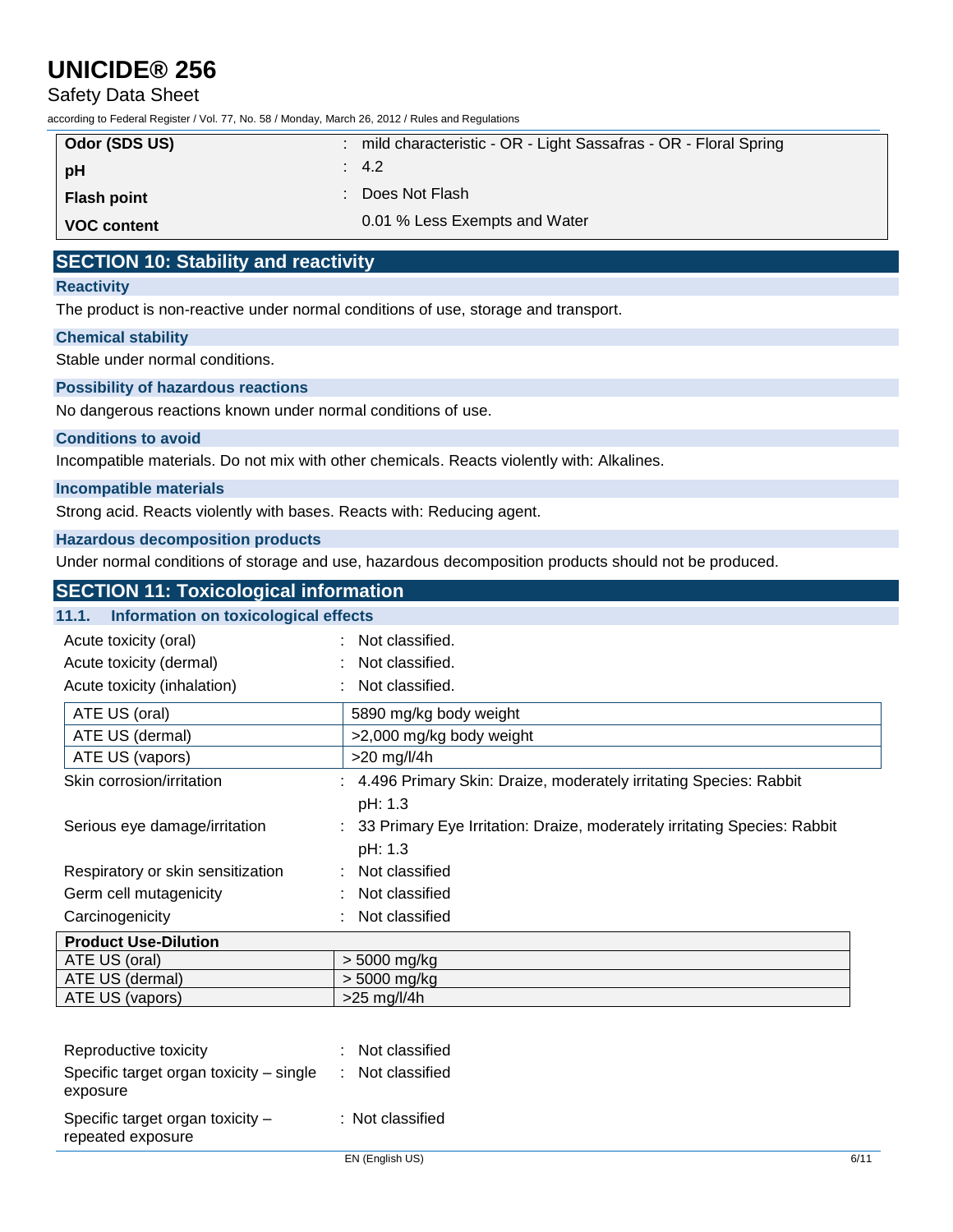## Safety Data Sheet

according to Federal Register / Vol. 77, No. 58 / Monday, March 26, 2012 / Rules and Regulations

| Aspiration hazard<br>Viscosity, kinematic                                 | : Not classified<br>: No data available                                                                                                                             |
|---------------------------------------------------------------------------|---------------------------------------------------------------------------------------------------------------------------------------------------------------------|
| Symptoms/effects after skin contact<br>Symptoms/effects after eye contact | : Causes skin irritation. Irritation (itching, redness, blistering).<br>: Permanent eye damage including blindness could result. Risk of serious<br>damage to eyes. |

| <b>SECTION 12: Ecological information</b> |                                                                                                                                                                                         |
|-------------------------------------------|-----------------------------------------------------------------------------------------------------------------------------------------------------------------------------------------|
| <b>Toxicity</b>                           |                                                                                                                                                                                         |
| Ecology - general                         | : Before neutralization, the product may represent a danger to aquatic<br>organisms. Accumulation in aquatic organisms is expected. Toxic to<br>aquatic life with long lasting effects. |

| <b>UNICIDE® 256</b>             |                                                            |  |
|---------------------------------|------------------------------------------------------------|--|
| Persistence and degradability   | No specific data.                                          |  |
| <b>Citric Acid (77-92-9)</b>    |                                                            |  |
| Persistence and degradability   | Biodegradable in the soil. Readily biodegradable in water. |  |
| Biochemical oxygen demand (BOD) | 0.42 g $O_2$ /g substance                                  |  |
| Chemical oxygen demand (COD)    | 0.728 g $O2/g$ substance                                   |  |
| <b>ThOD</b>                     | 0.686 g $O_2$ /g substance                                 |  |
| BOD (% of ThOD)                 | 0.89 (20 day(s), Literature study)                         |  |

| Didecyldimethylammonium chloride (7173-51-5) |                                                            |  |
|----------------------------------------------|------------------------------------------------------------|--|
| Persistence and degradability                | Readily biodegradable in water.                            |  |
| Ethyl Hydroxide (64-17-5)                    |                                                            |  |
| Persistence and degradability                | Biodegradable in the soil. Readily biodegradable in water. |  |
| Biochemical oxygen demand (BOD)              | $0.8 - 0.967$ g O <sub>2</sub> /g substance                |  |
| Chemical oxygen demand (COD)                 | 1.7 g $O_2$ /g substance                                   |  |
| <b>ThOD</b>                                  | 2.1 g $O_2$ /g substance                                   |  |
| BOD (% of ThOD)                              | 0.43                                                       |  |

### **Bioaccumulative potential**

| <b>Citric Acid (77-92-9)</b>  |                                     |
|-------------------------------|-------------------------------------|
| BCF other aquatic organisms 1 | 3.2 (Other, Calculated value)       |
| Log Pow                       | $-1.8 - -1.55$ (Experimental value) |
| Bioaccumulative potential     | Not bioaccumulative.                |

| Didecyldimethylammonium chloride (7173-51-5) |                                                                |
|----------------------------------------------|----------------------------------------------------------------|
| BCF fish 1                                   | 81 (Other, 46 day(s), Lepomis macrochirus, Experimental value) |
| Log Pow                                      | 4.66 (Estimated value)                                         |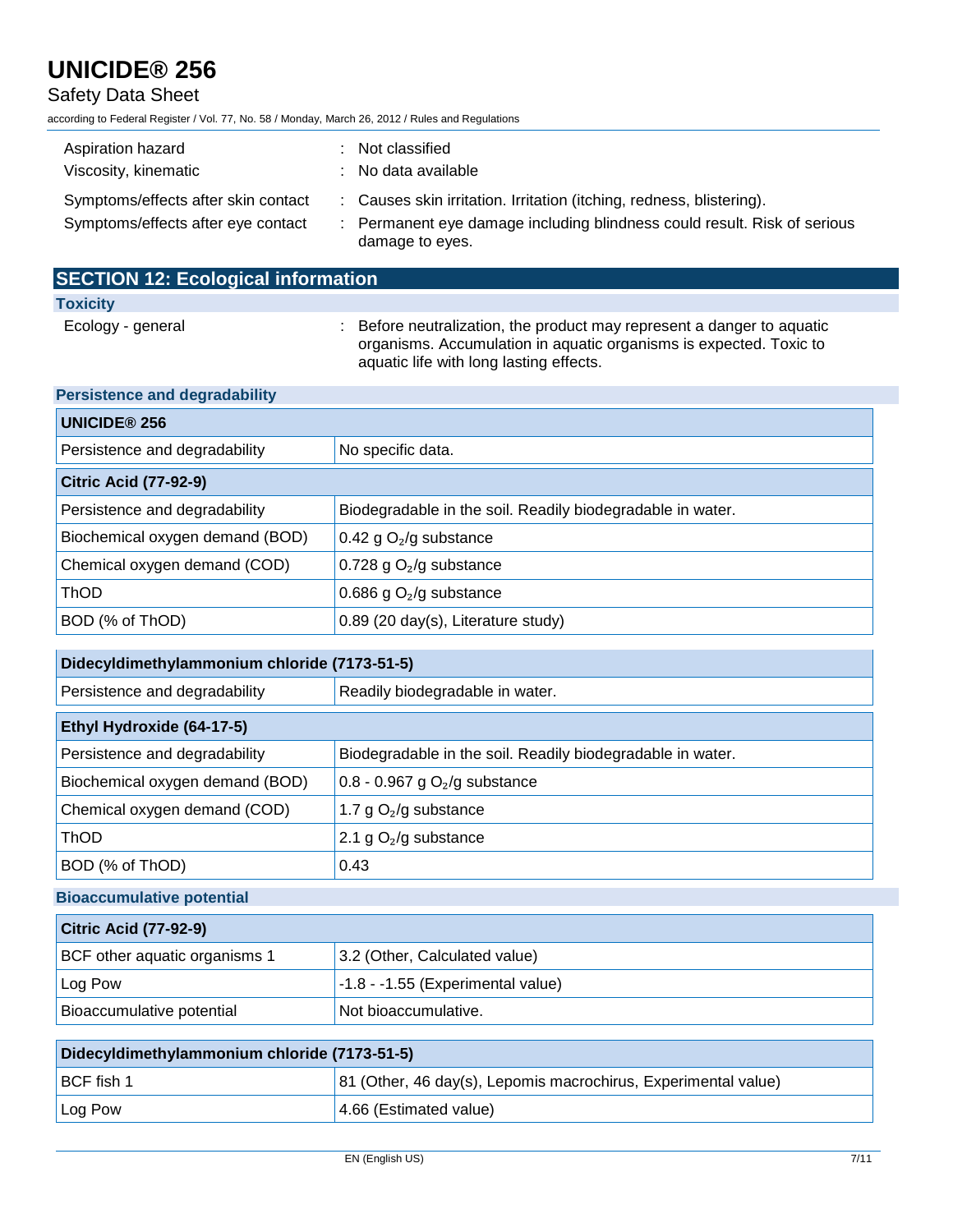## Safety Data Sheet

according to Federal Register / Vol. 77, No. 58 / Monday, March 26, 2012 / Rules and Regulations

| Low potential for bioaccumulation (BCF $<$ 500).                          |  |  |
|---------------------------------------------------------------------------|--|--|
|                                                                           |  |  |
| Ethyl Hydroxide (64-17-5)                                                 |  |  |
| 1 (Other, 72 h, Cyprinus carpio, Static system, Fresh water, Read-across) |  |  |
| -0.31 (Experimental value)                                                |  |  |
| -0.31 Partition coefficient n-octanol / water (log Kow)                   |  |  |
| Not bioaccumulative.                                                      |  |  |
| <b>Mobility in soil</b>                                                   |  |  |
| <b>Citric Acid (77-92-9)</b>                                              |  |  |
| No (test)data on mobility of the substance available.                     |  |  |
| Didecyldimethylammonium chloride (7173-51-5)                              |  |  |
| 0.02582 N/m (20 °C, 1 g/l, EU Method A.5: Surface tension)                |  |  |
| No (test)data on mobility of the substance available.                     |  |  |
| Ethyl Hydroxide (64-17-5)                                                 |  |  |
| 0.022 N/m (20 $°C$ )                                                      |  |  |
| Highly mobile in soil.                                                    |  |  |
|                                                                           |  |  |

### **Other adverse effects**

No additional information available

## **SECTION 13: Disposal considerations Disposal methods**

| Waste treatment methods     | : Pesticide wastes are acutely hazardous. Improper disposal of excess<br>pesticide, spray mixture or rinsate is a violation of Federal Law. If these<br>wastes cannot be disposed of by use according to label instructions,<br>contact your State Pesticide or Environmental Control Agency, or the<br>Hazardous Waste representative at the nearest EPA Regional Office for<br>guidance. Nonrefillable container. Do not reuse or refill this container.<br>Clean container promptly after emptying. Triple rinse as follows: Fill<br>container 1/4 full with water and reclose the container. Agitate vigorously,<br>and dispose of rinsate consistent with pesticide disposal instructions.<br>Repeat two more times. Then offer for recycling if available or puncture and<br>dispose in sanitary landfill or by other procedures approved by state and<br>local authorities. Follow pesticide disposal instructions for rinsate. If not<br>triple rinsed, these containers are acute hazardous wastes and must be<br>disposed in accordance with local, state, and federal regulations. Dispose<br>of contents/container in accordance with licensed collector's sorting<br>instructions. |
|-----------------------------|-------------------------------------------------------------------------------------------------------------------------------------------------------------------------------------------------------------------------------------------------------------------------------------------------------------------------------------------------------------------------------------------------------------------------------------------------------------------------------------------------------------------------------------------------------------------------------------------------------------------------------------------------------------------------------------------------------------------------------------------------------------------------------------------------------------------------------------------------------------------------------------------------------------------------------------------------------------------------------------------------------------------------------------------------------------------------------------------------------------------------------------------------------------------------------------------------|
| <b>Product Use-Dilution</b> |                                                                                                                                                                                                                                                                                                                                                                                                                                                                                                                                                                                                                                                                                                                                                                                                                                                                                                                                                                                                                                                                                                                                                                                                 |
| Waste treatment methods     | Pesticide wastes are acutely hazardous. Improper disposal of excess<br>pesticide, spray mixture or rinsate is a violation of Federal Law. If these<br>wastes cannot be disposed of by use according to label instructions,<br>contact your State Pesticide or Environmental Control Agency, or the                                                                                                                                                                                                                                                                                                                                                                                                                                                                                                                                                                                                                                                                                                                                                                                                                                                                                              |
|                             | EN (English US)<br>8/11                                                                                                                                                                                                                                                                                                                                                                                                                                                                                                                                                                                                                                                                                                                                                                                                                                                                                                                                                                                                                                                                                                                                                                         |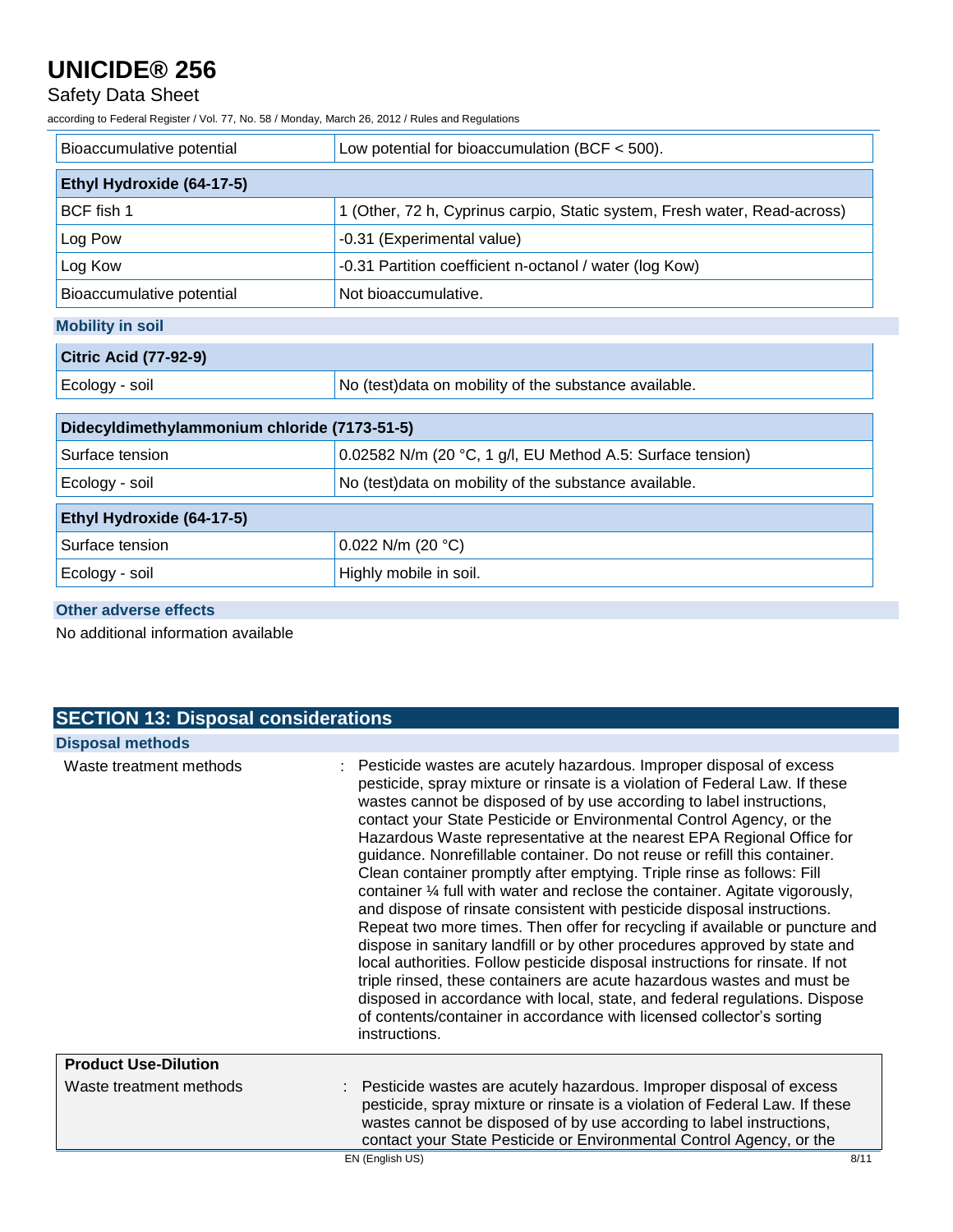### Safety Data Sheet

according to Federal Register / Vol. 77, No. 58 / Monday, March 26, 2012 / Rules and Regulations

| Hazardous Waste representative at the nearest EPA Regional Office for<br>quidance. |
|------------------------------------------------------------------------------------|
|                                                                                    |

## **SECTION 14: Transport information**

**US - DOT** Not regulated for transport **International shipping – IMDG** Not regulated for transport

**International – IATA** Not regulated for transport

### **SECTION 15: Regulatory information**

**15.1. US Federal regulations**

All components of this product are listed, or excluded from listing, on the United States Environmental Protection Agency Toxic Substances Control Act (TSCA) inventory

| Alkyl (C 12-16) Dimethylbenzyl Ammonium Chloride (68424-85-1) |                                                                                                                |  |
|---------------------------------------------------------------|----------------------------------------------------------------------------------------------------------------|--|
| <b>EPA TSCA Regulatory Flag</b>                               | TP - TP - indicates a substance that is the subject of a proposed TSCA<br>section 4 test rule.                 |  |
| Non-Ionic Surfactant*                                         |                                                                                                                |  |
| <b>EPA TSCA Regulatory Flag</b>                               | XU - XU - indicates a substance exempt from reporting under the Chemical<br>Data Reporting Rule, (40 CFR 711). |  |

| <b>FIFRA Labelling</b>                                                                                                                                                                                                                                                                                                                                                                                                       |                                                                                                                                                                                                                                                                                                                                                                 |  |
|------------------------------------------------------------------------------------------------------------------------------------------------------------------------------------------------------------------------------------------------------------------------------------------------------------------------------------------------------------------------------------------------------------------------------|-----------------------------------------------------------------------------------------------------------------------------------------------------------------------------------------------------------------------------------------------------------------------------------------------------------------------------------------------------------------|--|
| <b>EPA Registration Number</b>                                                                                                                                                                                                                                                                                                                                                                                               | 106-73                                                                                                                                                                                                                                                                                                                                                          |  |
| This chemical is a pesticide product registered by the Environmental Protection Agency and is subject to certain<br>labeling requirements under federal pesticide law. These requirements differ from the classification criteria and<br>hazard information required for safety data sheets, and for workplace labels of non-pesticide chemicals. Following is<br>the hazard information as required on the pesticide label. |                                                                                                                                                                                                                                                                                                                                                                 |  |
| <b>FIFRA Signal Word</b>                                                                                                                                                                                                                                                                                                                                                                                                     | <b>Danger</b>                                                                                                                                                                                                                                                                                                                                                   |  |
| <b>FIFRA Precautionary Statement</b>                                                                                                                                                                                                                                                                                                                                                                                         | Corrosive. Causes irreversible eye damage and skin burns. Harmful if<br>swallowed.                                                                                                                                                                                                                                                                              |  |
| <b>FIFRA Human Health Hazards</b>                                                                                                                                                                                                                                                                                                                                                                                            | Do not get in eyes, on skin, or on clothing. Wear protective eyewear<br>(goggles, face shield, or safety glasses), protective clothing and rubber<br>gloves. Wash thoroughly with soap and water after handling and before<br>eating, drinking, chewing gum, using tobacco or using the toilet. Remove<br>contaminated clothing and wash clothing before reuse. |  |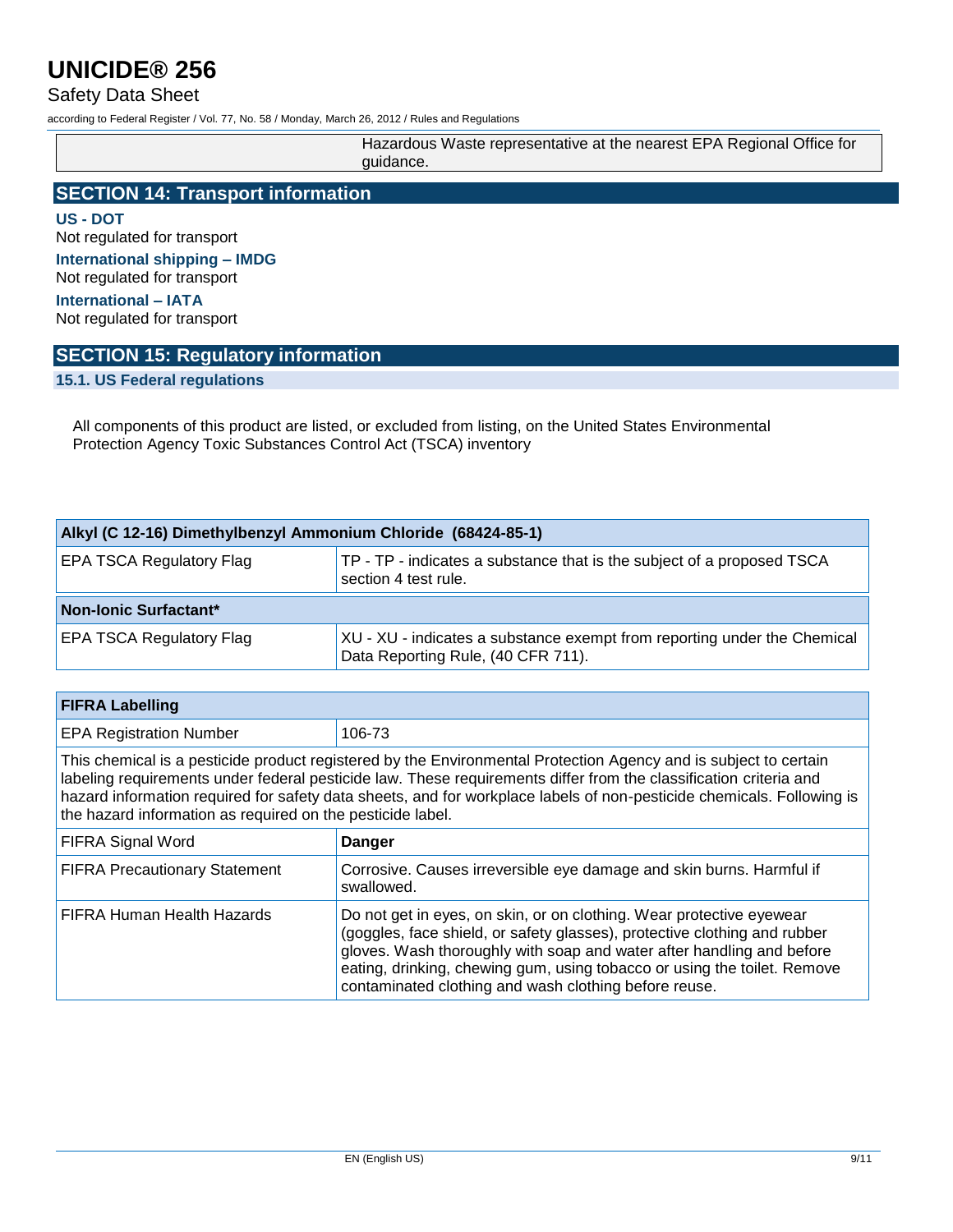Safety Data Sheet

according to Federal Register / Vol. 77, No. 58 / Monday, March 26, 2012 / Rules and Regulations

| <b>FIFRA First Aid</b>                                  | Have the product container or label with you when calling a poison control<br>center or doctor, or going for treatment.<br>IF IN EYES: Hold eye open and rinse slowly and gently with water for 15-<br>20 minutes. Remove contact lenses, if present, after the first 5 minutes,<br>then continue rinsing eye. Call a poison control center or doctor for<br>treatment advice. IF ON SKIN OR CLOTHING: Take off contaminated<br>clothing. Rinse skin immediately with plenty of water for 15-20 minutes.<br>Call a poison control center or doctor for treatment advice.<br>IF SWALLOWED: Call a poison control center or doctor immediately for<br>treatment advice. Have person sip a glass of water if able to swallow. Do<br>not induce vomiting unless told to do so by a poison control center or<br>doctor. Do not give anything by mouth to an unconscious person.<br>NOTE TO PHYSICIAN: Probable mucosal damage may contraindicate the<br>use of gastric lavage.                                                                                                                                                                                                                                                                                                                                                                                     |
|---------------------------------------------------------|---------------------------------------------------------------------------------------------------------------------------------------------------------------------------------------------------------------------------------------------------------------------------------------------------------------------------------------------------------------------------------------------------------------------------------------------------------------------------------------------------------------------------------------------------------------------------------------------------------------------------------------------------------------------------------------------------------------------------------------------------------------------------------------------------------------------------------------------------------------------------------------------------------------------------------------------------------------------------------------------------------------------------------------------------------------------------------------------------------------------------------------------------------------------------------------------------------------------------------------------------------------------------------------------------------------------------------------------------------------|
| <b>FIFRA Environmental Hazards</b>                      | Do not discharge effluent containing this product into lakes, streams, ponds,<br>estuaries, oceans or other waters unless in accordance with the<br>requirements of a National Pollutant Discharge Elimination System<br>(NPDES) permit and the permitting authority has been notified in writing<br>prior to discharge. Do not discharge effluent containing this product to<br>sewer systems without previously notifying the local sewage treatment plant<br>authority. For guidance contact your State Water Board or Regional Office<br>of the EPA.                                                                                                                                                                                                                                                                                                                                                                                                                                                                                                                                                                                                                                                                                                                                                                                                      |
| <b>FIFRA Other</b>                                      | STORAGE AND DISPOSAL<br>Do not contaminate water, food or feed by storage or disposal.<br>PESTICIDE STORAGE: Store in original container in areas inaccessible to<br>small children. Keep container closed when not in use. Do not reuse<br>empty container.<br>PESTICIDE DISPOSAL: Pesticide wastes are acutely hazardous. Improper<br>disposal of excess pesticide, spray mixture or rinsate is a violation of<br>Federal Law. If these wastes cannot be disposed of by use according to<br>label instructions, contact your State Pesticide or Environmental Control<br>Agency, or the Hazardous Waste Representative at the nearest EPA<br>Regional Office for guidance.<br>CONTAINER DISPOSAL: Nonrefillable container. Do not reuse or refill this<br>container. Triple rinse as follows: Fill container 1/4 full with water and<br>reclose the container. Agitate vigorously, and dispose of rinsate consistent<br>with pesticide disposal instructions. Repeat two more times. Then offer for<br>recycling if available or puncture and dispose in sanitary landfill or by other<br>procedures approved by state and local authorities. Follow pesticide<br>disposal instructions for rinsate. If not triple rinsed, these containers are<br>acute hazardous wastes and must be disposed in accordance with local,<br>state, and federal regulations. |
| <b>Product Use-Dilution</b><br><b>FIFRA Signal Word</b> | Caution                                                                                                                                                                                                                                                                                                                                                                                                                                                                                                                                                                                                                                                                                                                                                                                                                                                                                                                                                                                                                                                                                                                                                                                                                                                                                                                                                       |
| <b>FIFRA Precautionary Statement</b>                    | Causes moderate eye irritation. Harmful if swallowed or absorbed by the                                                                                                                                                                                                                                                                                                                                                                                                                                                                                                                                                                                                                                                                                                                                                                                                                                                                                                                                                                                                                                                                                                                                                                                                                                                                                       |
| FIFRA Human Health Hazards                              | skin.<br>Avoid contact with eye, skin, or clothing. Wash thoroughly with soap and<br>water after handling and before eating, drinking, chewing gum, using<br>tobacco or using the toilet. Remove and wash contaminated clothing<br>before reuse.                                                                                                                                                                                                                                                                                                                                                                                                                                                                                                                                                                                                                                                                                                                                                                                                                                                                                                                                                                                                                                                                                                              |
| 15.2. International regulations                         |                                                                                                                                                                                                                                                                                                                                                                                                                                                                                                                                                                                                                                                                                                                                                                                                                                                                                                                                                                                                                                                                                                                                                                                                                                                                                                                                                               |
| <b>CANADA</b>                                           |                                                                                                                                                                                                                                                                                                                                                                                                                                                                                                                                                                                                                                                                                                                                                                                                                                                                                                                                                                                                                                                                                                                                                                                                                                                                                                                                                               |

### No additional information available.